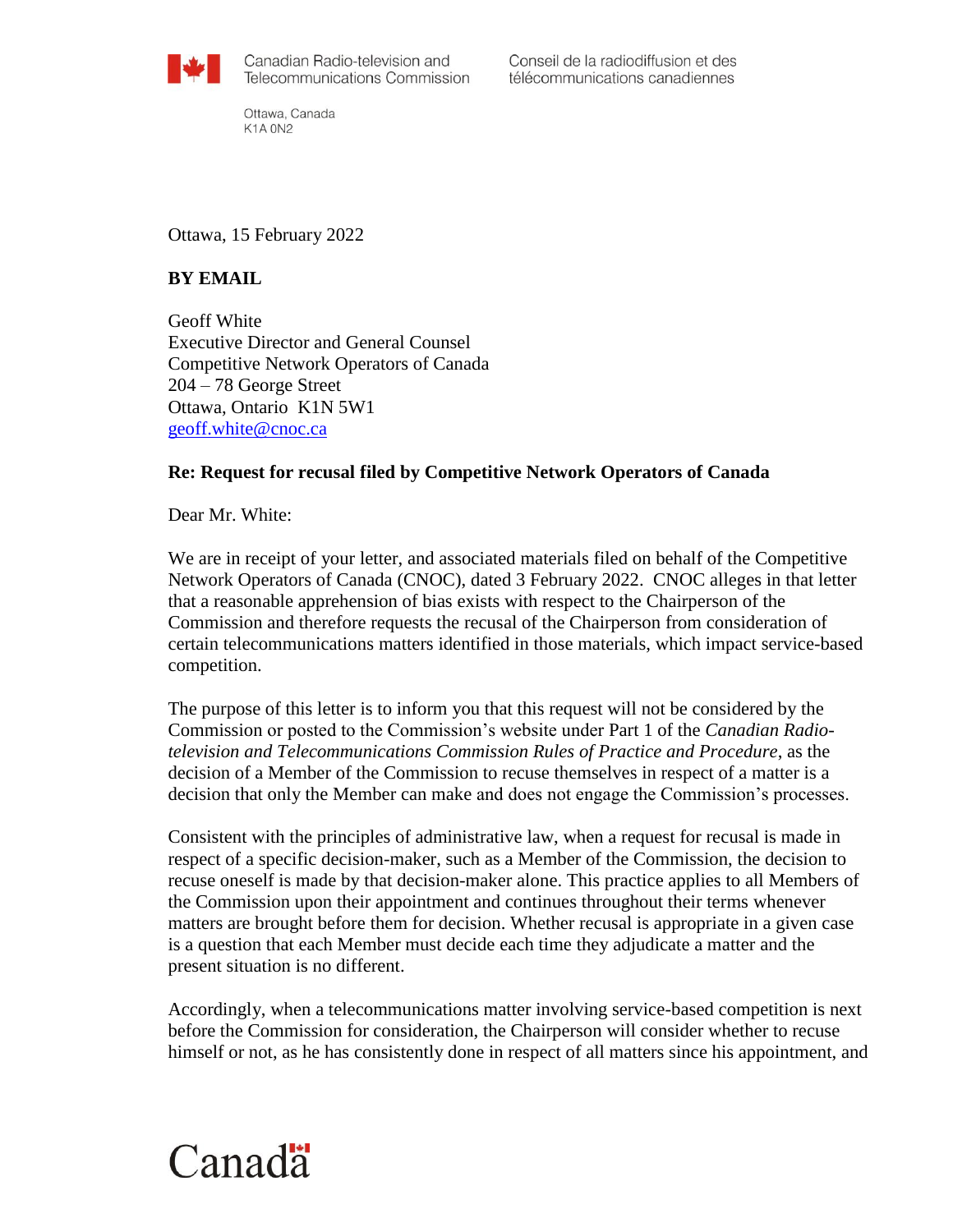he will render a decision with respect to his participation in those telecommunications matters at that time.

Sincerely,

stephen millington Digitally signed by stephen millington

Stephen Millington Senior General Counsel and Executive Director, Legal Sector

c.c.: Fiona Gilfillan, CRTC, [fiona.gilfillan@crtc.gc.ca](mailto:fiona.gilfillan@crtc.gc.ca) Crystal Hulley-Craig, CRTC, [crystal.hulley-craig@crtc.gc.ca](mailto:crystal.hulley-craig@crtc.gc.ca)  Anthony McIntyre, CRTC, [anthony.mcintyre@crtc.gc.ca](mailto:anthony.mcintyre@crtc.gc.ca) Distribution List

Distribution List of 3 February 2022 CNOC letter

Allstream Business Inc., [doug.denney@allstream.com](mailto:doug.denney@allstream.com) Bell Canada, [bell.regulatory@bell.ca](mailto:bell.regulatory@bell.ca) Beanfield Technologies Inc., [regulatory@beanfield.com](mailto:regulatory@beanfield.com) Bragg Communications Inc., operating as Eastlink, [regulatory.matters@corp.eastlink.ca](mailto:regulatory.matters@corp.eastlink.ca) British Columbia Broadband Association, [regulatory@bcba.ca](mailto:regulatory@bcba.ca) Cogeco Cable Inc., [telecom.regulatory@cogeco.com;](mailto:telecom.regulatory@cogeco.com) [leonard.eichel@cogeco.com](mailto:leonard.eichel@cogeco.com) Community Fibre, [ben@communityfibre.ca](mailto:ben@communityfibre.ca) Distributel Communications Ltd., [regulatory@distributel.ca](mailto:regulatory@distributel.ca) Internet Society Canada Chapter, [regulatory@internetsociety.ca](mailto:regulatory@internetsociety.ca) MTS Inc., [regulatory@mts.ca](mailto:regulatory@mts.ca) Public Interest Advocacy Centre: [piac@piac.ca;](mailto:piac@piac.ca) [jlawford@piac.ca](mailto:jlawford@piac.ca) Quebecor Media Inc., on behalf of its affiliate Videotron GP, [regaffairs@quebecor.com;](mailto:regaffairs@quebecor.com) [patrick.desy@quebecor.com](mailto:patrick.desy@quebecor.com) Rogers Communications Canada Inc., [rwi\\_gr@rci.rogers.com;](mailto:rwi_gr@rci.rogers.com) [nathan.jarrett@rci.rogers.com;](mailto:nathan.jarrett@rci.rogers.com) [barry.choi@rci.rogers.com](mailto:barry.choi@rci.rogers.com) Saskatchewan Telecommunications, [document.control@sasktel.com](mailto:document.control@sasktel.com)